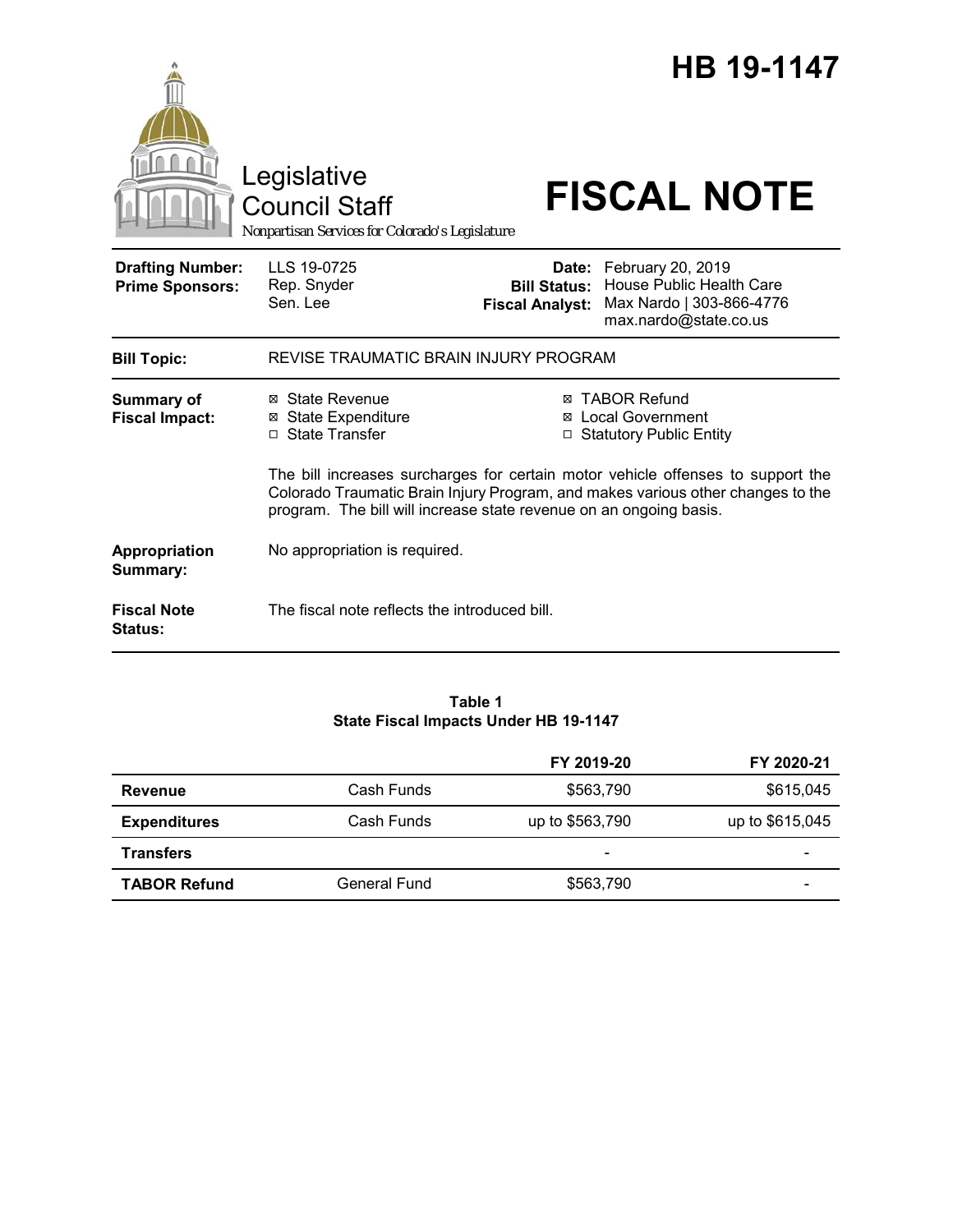February 20, 2019

# **Summary of Legislation**

This bill makes various revisions to the Colorado Traumatic Brain Injury Program (program), and increases surcharges on certain motor vehicle violations which are used to finance the program. Among other changes, the bill:

- renames the program, trust fund board, and trust fund to remove the word "traumatic," and redefines brain injury for the purposes of the program;
- eliminates spending requirements for education and research;
- clarifies that persons served by the program must receive service coordination and skills training;
- eliminates a requirement that an individual must exhaust all other health benefit funding before being eligible for assistance from the trust fund; and
- removes a prohibition against the use of General Fund for the program.

**Increased surcharges.** Certain motor vehicle violations are subject to an additional surcharge that is deposited into the newly renamed Colorado Brain Injury (BI) Trust Fund and used to finance the program. The bill increases the surcharge assessed for state and local speeding violations from \$15 to \$20. Under current law, if the surcharge for a state speeding violation is collected by a municipal court, the surcharge increases to \$17 and \$2 is retained by the municipality; the bill eliminates the increased surcharge and municipal share in these instances. The bill also increases the surcharge on persons convicted of DUI, DUI per se, driving while ability impaired (DWAI), and underage drinking and driving (UDD) from \$20 to \$25.

## **State Revenue**

The bill is estimated to increase state cash fund revenue by \$563,790 in FY 2019-20 and \$615,045 in FY 2020-21 and future years. Each year there are about 123,000 instances of speeding or drug and alcohol related motor vehicle offenses that are assessed surcharges of \$15 or \$20, respectively, which are deposited into the BI Trust Fund. The bill increases each of these surcharges by \$5. These impacts are shown in Table 2. The first-year impact is prorated to reflect that the increased fines apply only to violations occurring on or after August 2, 2019. This surcharge revenue is subject to TABOR.

| <b>Fiscal Year</b> | <b>Fine Increase</b> | <b>Violations</b><br><b>Subject to Fine</b> | <b>Revenue</b><br><b>Increase</b> |
|--------------------|----------------------|---------------------------------------------|-----------------------------------|
| FY 2019-20         | \$5                  | 112.758                                     | \$563,790                         |
| FY 2020-21         | \$5                  | 123,009                                     | \$615,045                         |

**Table 2 Revenue to Brain Injury Trust Fund Under HB 19-1147**

## **State Expenditures**

The bill will increase state expenditures by up to \$563,790 in FY 2019-20 from the BI Trust Fund. The fund is subject to annual appropriation by the General Assembly and is expended at the direction of the board. In FY 2016-17 and 2017-18, the BI Trust Fund averaged about \$2.1 million in revenue from surcharges on motor vehicle violations. For FY 2018-19, the program is appropriated \$3.0 million from the fund.